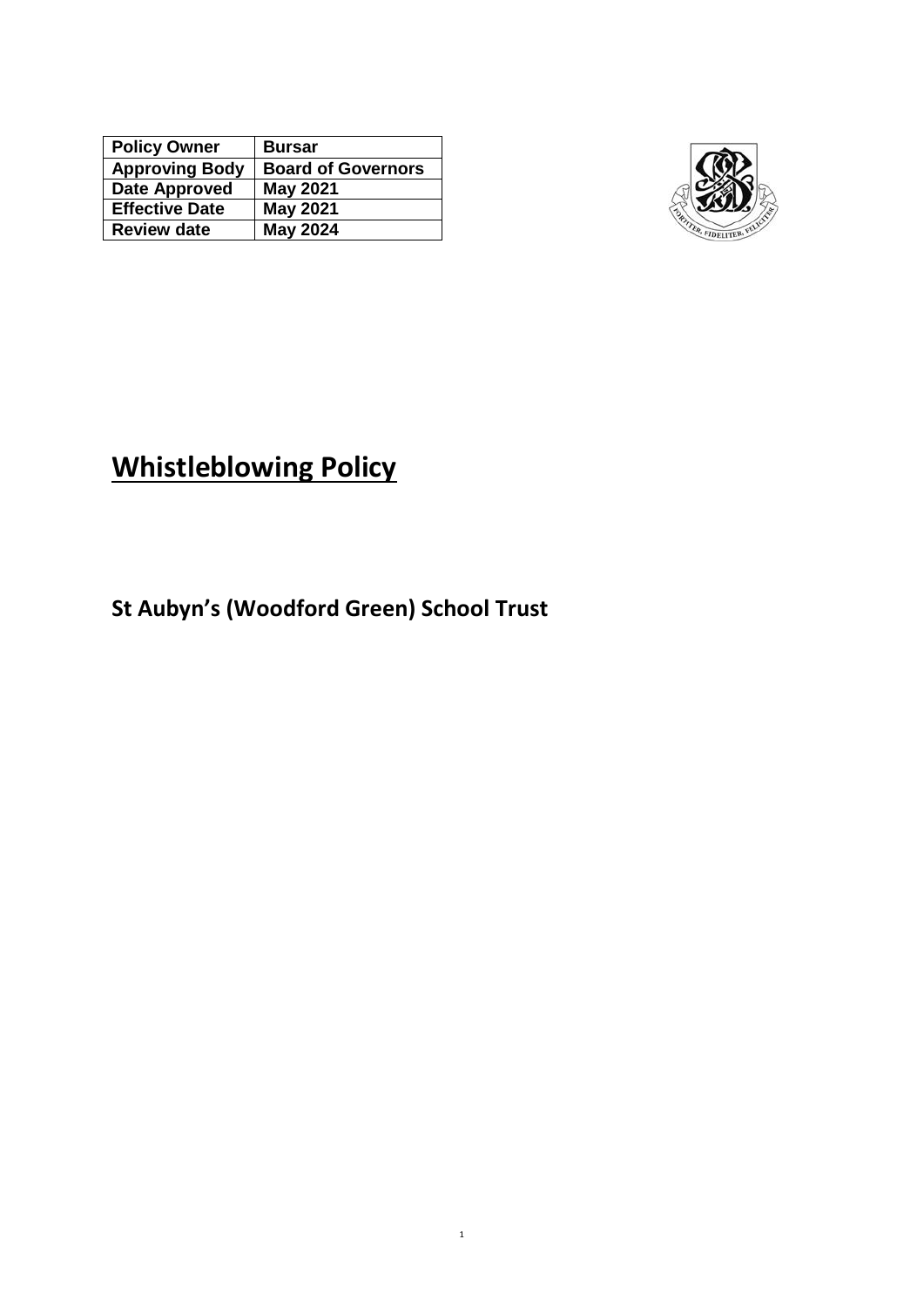# **Whistleblowing policy**

- 1 **Honesty and integrity**: The School is committed to conducting its business with honesty and integrity, and we expect all staff to maintain high standards in accordance with the Code of Conduct. All organisations face the risk of things going wrong from time to time, or of unknowingly harbouring illegal or unethical conduct. A culture of openness and accountability is essential in order to prevent such situations occurring and to address them when they do occur.
- 2 **Aims**: The aims of this policy are to:
	- 2.1 encourage staff to report suspected wrongdoing as soon as possible, in the knowledge that their concerns will be taken seriously and investigated as appropriate, and that their confidentiality will be respected;
	- 2.2 provide staff with guidance as to how to raise those concerns; and
	- 2.3 reassure staff that they should be able to raise genuine concerns without fear of reprisals, even if they turn out to be mistaken.
- 3 **Staff**: This policy covers all employees, officers, governors, consultants, contractors, volunteers, work placement students, casual workers and agency workers.

#### **Wrongdoing at work**

- 4 **Whistleblowing**: Whistleblowing is the disclosure of information which relates to suspected wrongdoing or dangers at work. This may include:
	- 4.1 criminal activity;
	- 4.2 safeguarding concerns (see paragrap[h 9](#page-2-0) below);
	- 4.3 failure to comply with any legal or professional obligation or regulatory requirements;
	- 4.4 miscarriages of justice;
	- 4.5 danger to health and safety;
	- 4.6 damage to the environment;
	- 4.7 bribery;
	- 4.8 financial fraud or mismanagement;
	- 4.9 other unlawful or unethical conduct in the workplace;
	- 4.10 the deliberate concealment of any of the above matters.
- 5 **Whistleblower**: A whistleblower is a person who raises a genuine concern relating to any of the above. If you have any genuine concerns related to suspected wrongdoing or danger affecting any of our activities (a **whistleblowing concern**) you should report it under this policy.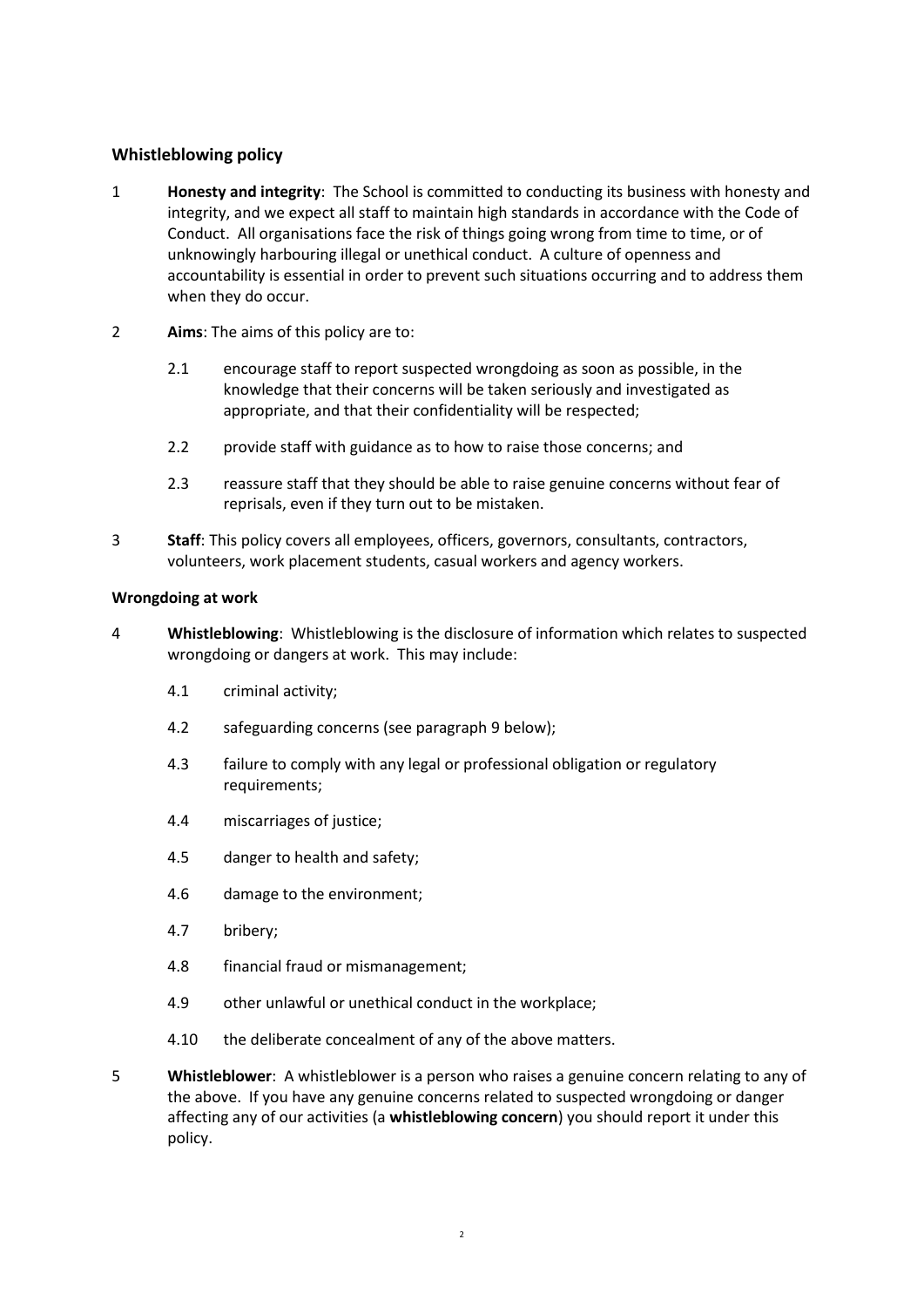- 6 **Grievances**: This procedure should not be used where you have a complaint relating to your personal circumstances in the workplace. The grievance procedure contained in the Employment Manual should be used in such cases.
- 7 **Detriment**: Provided that this procedure is used appropriately and correctly, you will not suffer any detriment as a result of reporting a suspected wrongdoing. A failure to follow this procedure may however make the disclosure unreasonable and the protection given to you by this procedure may be lost.
- 8 **Advice**: If you are uncertain whether something is within the scope of this policy you should seek advice from the Head, Bursar, Designated Safeguarding Lead, Public Concern at Work or the NSPCC whistleblowing helpline.

# **Safeguarding**

- <span id="page-2-0"></span>9 **Safeguarding:** Nothing within this policy is intended to prevent staff from complying with their statutory obligations in accordance with *Keeping Children Safe in Education* (DfE, September 2016). In particular:
	- 9.1 **Safeguarding / child protection policy:** You should raise any initial safeguarding concerns about a child with the Designated Safeguarding Lead in accordance with the School's child protection and safeguarding policy and procedures.
	- 9.2 **Safeguarding - member of staff:** You should raise any concerns about another staff member with the Head, or if the concern is about the Head, with the Chair of Governors (without first notifying the Head) in accordance with the procedures in Appendix 4 of the School's child protection and safeguarding policy and procedures].
	- 9.3 **Whistleblowing policy:** You should follow this procedure to raise concerns about poor or unsafe safeguarding practices at the School or potential failures by the School or staff to properly safeguard the welfare of pupils if you are concerned that the School's child protection and safeguarding policy and procedures are not being followed correctly.
	- 9.4 **Referral:** If a child is in immediate danger or is at risk of harm a referral should be made to Children's Social Care and / or the Police immediately. Anyone can make a referral.

# **Confidentiality**

- 10 **Confidentiality**: We hope that staff will feel able to voice whistleblowing concerns openly under this policy. However, if you want to raise your concern confidentially, we will make every effort to keep your identity secret. If it is necessary for anyone investigating your concern to know your identity, we will discuss this with you.
- 11 **Anonymous disclosures**: We do not encourage staff to make disclosures anonymously. Proper investigation may be more difficult or impossible if we cannot obtain further information from you. It is also more difficult to establish whether any allegations are credible.

#### **Stage one**

12 **Procedure:** You should disclose the suspected wrongdoing first to your Head of Department / Line Manager. In the event that your Head of Department / Line Manager is involved in the suspected wrongdoing, you should proceed directly to Stage Two of this procedure.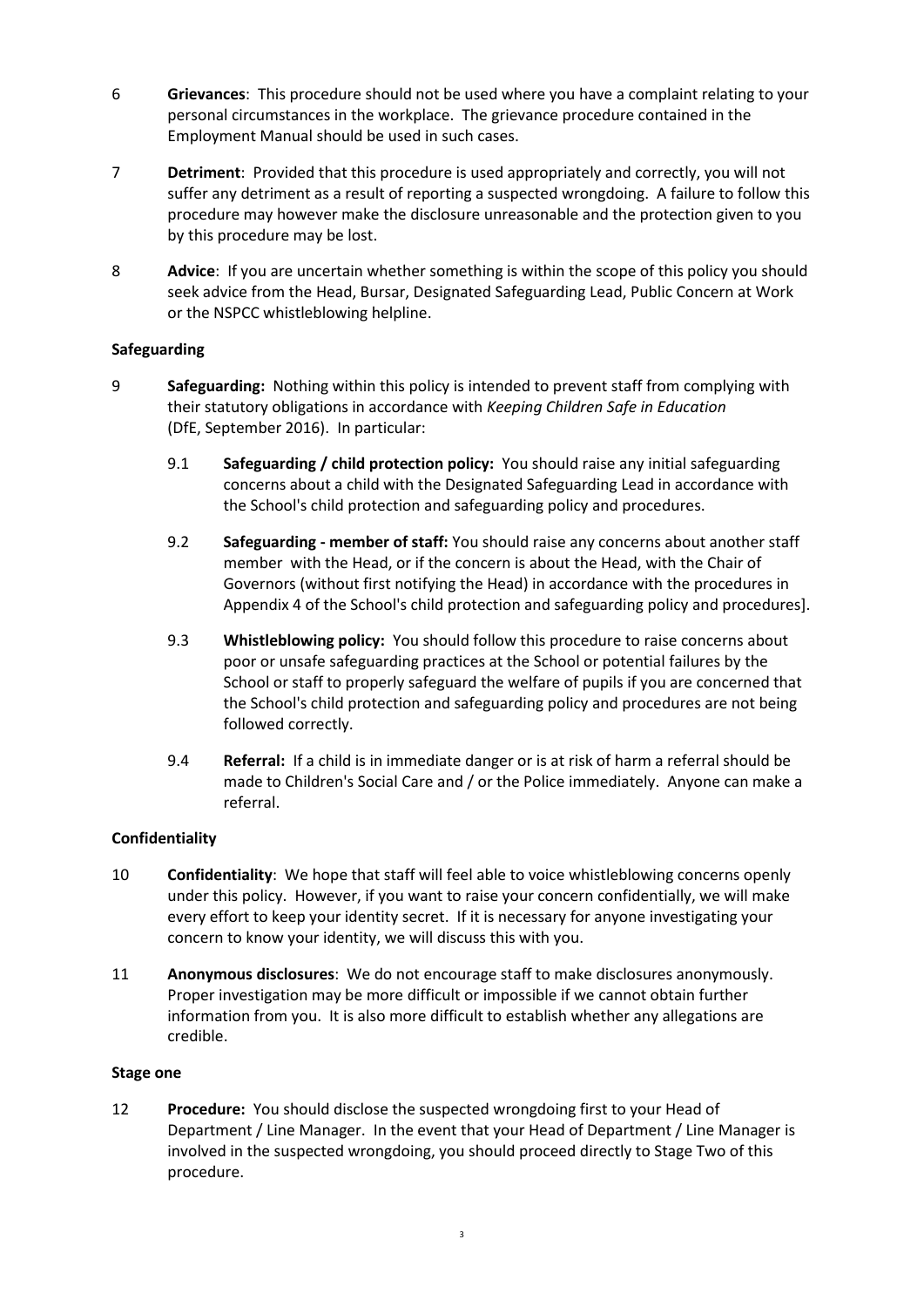13 **Response:** You can expect a response detailing to whom the disclosure has been notified or any action taken within seven days of your Head of Department / Line Manager becoming aware of the disclosure.

### **Stage two**

- 14 **Procedure:** If no response is forthcoming after seven days from your Head of Department / Line Manage], if you are not satisfied with the way in which your concern has been handled or if your Head of Department / Line Manager is involved in the suspected wrongdoing you should notify the Head or Bursar, as appropriate.
- 15 **Response:** You can expect a response detailing any action taken within seven days of the Head or Bursar becoming aware of the disclosure.

# **Stage three**

16 **Procedure:** If no such response is forthcoming after seven days from the Head or Bursar, if you are not satisfied with the way in which your concern has been handled or if the Head or Bursar is involved in the suspected wrongdoing you should inform the Chair of Governors of the disclosure.

# **Relevant external reporting**

- 17 **Outside body**: The aim of this policy is to provide an internal mechanism for reporting, investigating and remedying any wrongdoing in the workplace. The law recognises, as does paragrap[h 9](#page-2-0) above, that in some circumstances it may be appropriate for you to report your concerns to a relevant outside body including:
	- 17.1 the local authority's Designated Officer;
	- 17.2 Children's Social Care;
	- 17.3 the NSPCC;
	- 17.4 the Health and Safety Executive;
	- 17.5 the Environment Agency;
	- 17.6 the Information Commissioner;
	- 17.7 the Department for Education;
	- 17.8 the Department for Business, Energy and Industrial Strategy;
	- 17.9 the Police;
	- 17.10 the Charity Commission;
	- 17.11 the Independent Schools Inspectorate; or
	- 17.12 the Office for Standards in Education, Children's Services and Skills (**Ofsted**) in respect of EYFS; or
	- 17.13 the Channel Police Practitioner.
- 18 **Advice**: Staff are strongly encouraged to seek advice before reporting a concern to anyone external. In most cases you should not find it necessary to alert anyone external but before you do, as well as considering the internal help and support available which is identified above, please seek external advice from: